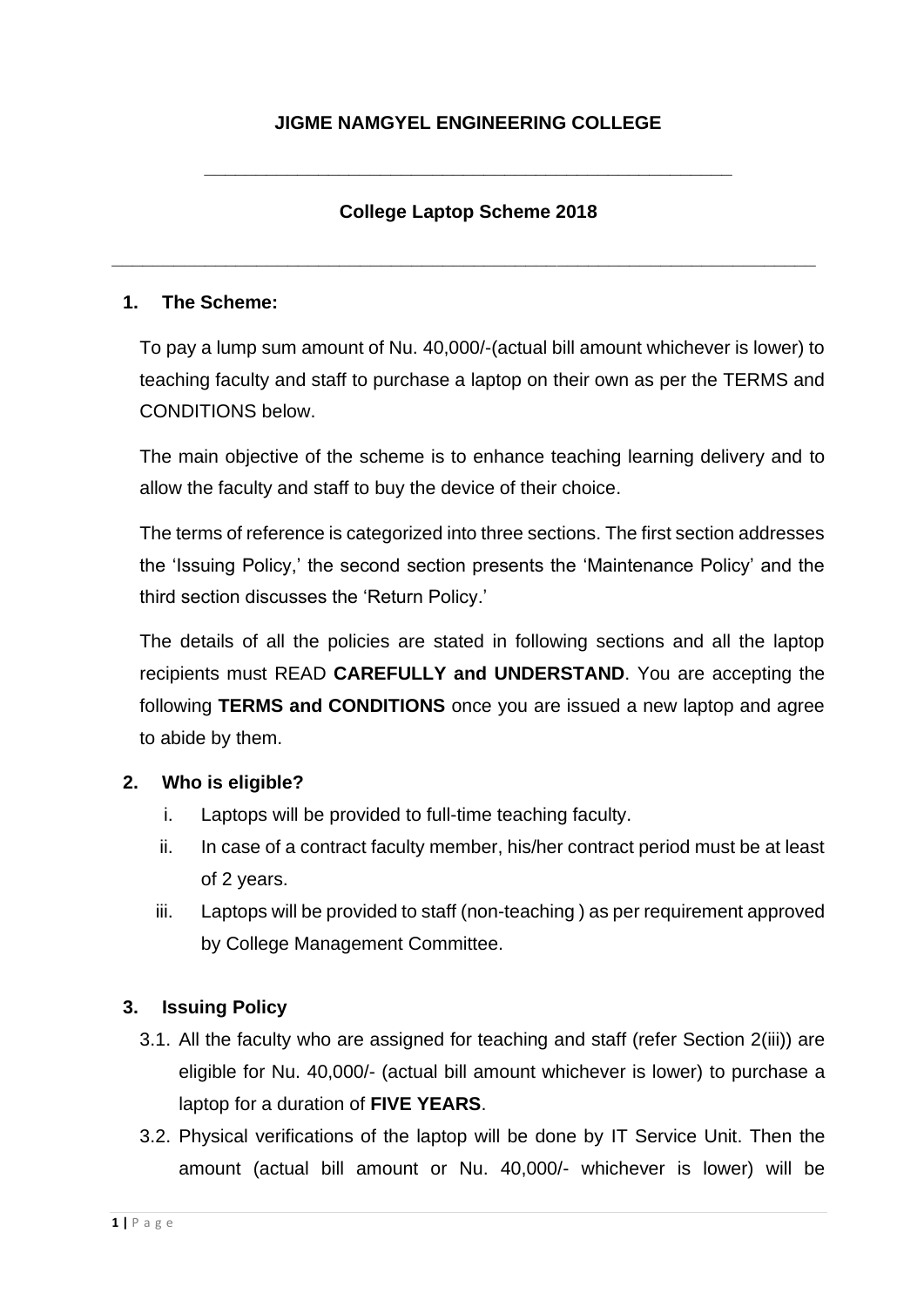reimbursed by the Accounts and Finance Section. The original bills shall be returned to the user and a copy kept at the Accounts and Finance Section.

- 3.3. If the user provides a fictitious bill, the concerned individual will **NOT** receive funds for the purchase of laptop for two terms.
- 3.4. The College shall not give any funds for a second laptop for the next FIVE years hence mentioned here as **ACTIVE period**.
- 3.5. The Accounts and Finance Office shall take the responsibility to pay the amount for purchase of laptop and keep all the necessary records.
- 3.6. ACTIVE period will START after the necessary purchase bills are submitted to the Accounts and Finance Office.
- 3.7. The warranty such as repairs, replacements, or theft resulting from users being careless becomes a user responsibility. College shall not bear any costs, whatsoever.
- 3.8. The user must duly sign the "Declaration Form" which states the "Laptop Scheme for Faculty/Staff: Terms of Reference. 2016".
- 3.9. The College shall not be held liable for an installation of illegal pirated software onto the device by the users.
- 3.10. Those who are confirmed to leave the College for higher studies or long term training, the period/duration of study shall not be counted as ACTIVE. The ACTIVE period will restart from the day he/she re-joins the College.
- 3.11. If a user is resigning or leaving from the College or leaving upon superannuation, he/she will **HAVE to PAY** the laptop cost minus the depreciation amount to the College as per section 3.12.
- 3.12.The depreciation will be calculated upon the actual bill amount or Nu. 40,000/ whichever is lower.

The depreciation is determined as below:

- a. 15 % at the end of first year.
- b. 30% at the end of second year
- c. 60% at the end of third year.
- d. 80% per annum beyond three years.
- 3.13.Selected group of teaching faculty such as the President, Deans, HoD's, ADM, and Controller of Examination will only retain the desktop in addition to a new laptop.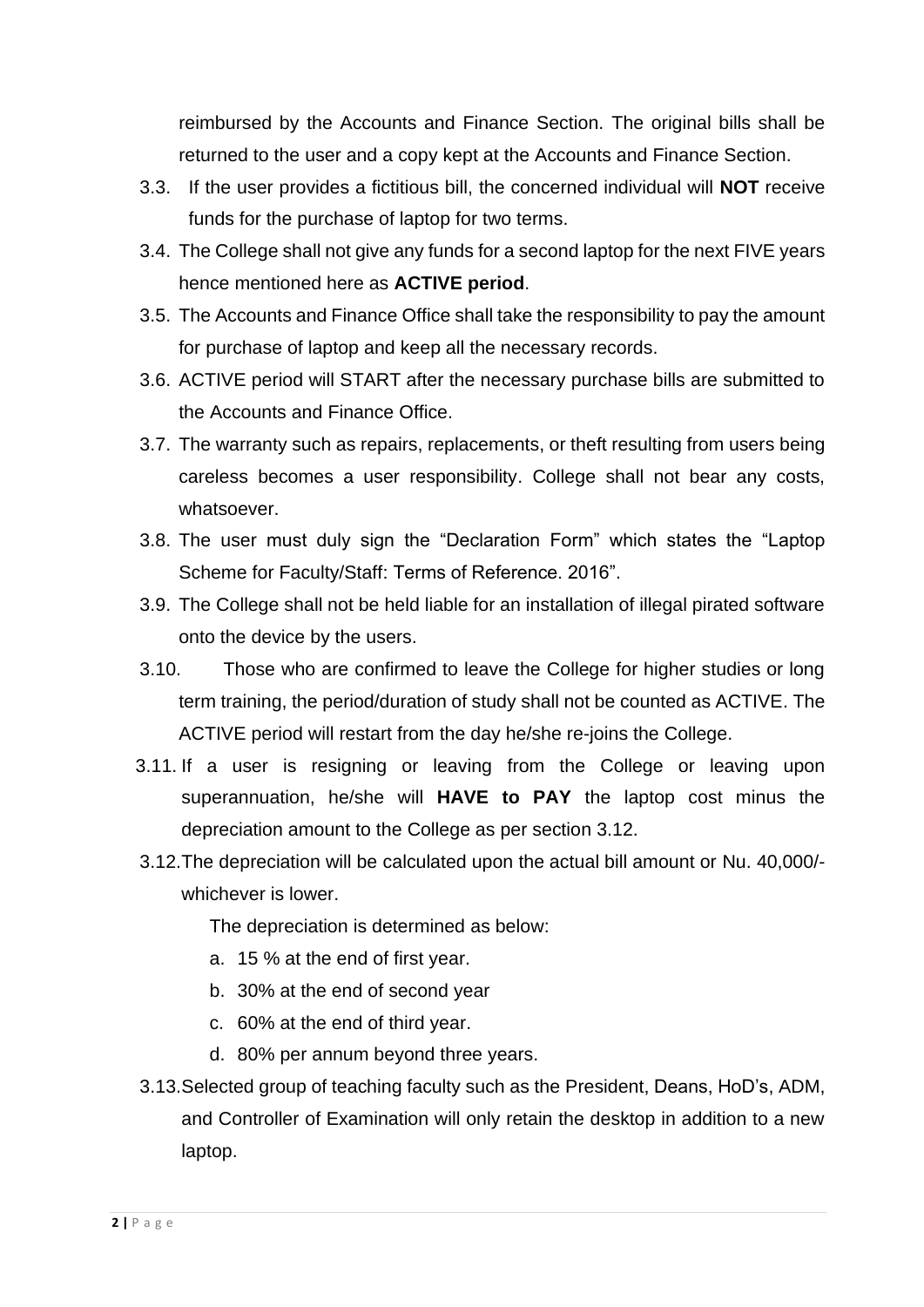3.14. The College shall not issue Laptop peripherals such as HDMI-VGA converter, Mouse, external keyboard, external speakers, USB Hub and External HDD.

### **4. Maintenance Policy:**

- 4.1. Users are solely responsible at all times for the care of their Laptops.
- 4.2. The ITSU shall not be responsible to perform any kind of maintenance, replacement and/or repair for the Laptop.
- 4.3. All the maintenance, repair and/or replacement must be made by the users only.

# **5. Return Policy:**

- 5.1. The Laptop and its accessories purchased under the College Laptop Distribution Scheme **WILL BE** the property of individual users irrespective of conditions on the completion of maturation period (i.e. 5 years).
- 5.2. Users **MUST** pay the depreciation charge of the Laptop (refer section 3.11 & 3.12) if he/she is resigning from the College or upon superannuation.
- 5.3. Failure to pay the depreciation charge will result in withholding payments such as PF, gratuity or any other benefits until all the settlements are made.

#### **6. Summary:**

Jigme Namgyel Engineering College shall pay Nu. 40,000/- or actual bill amount (whichever is lower) to purchase a new Laptop to the teaching faculty or staff for a duration of at least FIVE years under the College Laptop Scheme.

At the time of distribution, the recipient (users) shall be required to sign the "Delivery Form". The Accounts and Finance Office will keep all the necessary records.

Individuals are held responsible for any kind of implications resulting from Cyber Crime through the use of the College Laptops.

The College reserves the right to modify the "College Laptop Scheme 2018" terms of references.